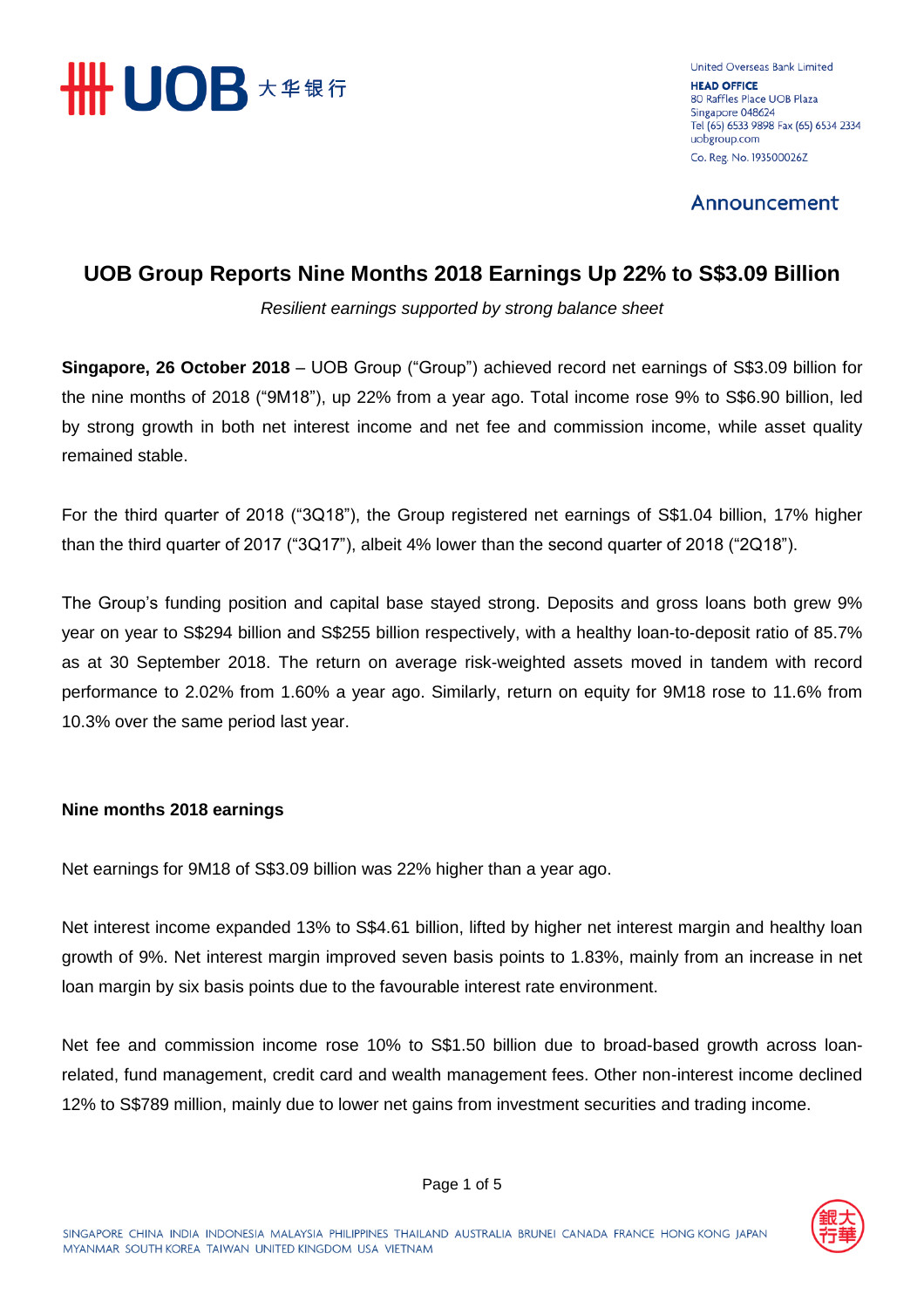

Business segments continued to register strong income growth in 9M18 against last year. Group Retail income grew 5% to S\$2.94 billion, led by healthy volume growth and increased contribution from wealth management and credit cards. Total income for Group Wholesale Banking rose 12% to S\$2.93 billion, mainly driven by net interest income from double-digit volume growth and deposit margin improvement, coupled with higher fee income. Global Markets income increased 8% to S\$362 million, supported by higher trading income and favourable foreign exchange movements.

Total expenses increased 11% year on year to S\$3.02 billion. This was mainly due to higher performance-related staff costs and IT-related expenses as the Group continued to invest in talent, technology and infrastructure to enhance productivity, product capabilities and customer experience. Cost-to-income ratio increased marginally to 43.8%.

Year on year, total allowances decreased 55% to S\$265 million, attributed to the benign credit environment with lower residual risks from the oil and gas and shipping sectors and continued resilience in the broader portfolio. Credit costs on impaired loans for 9M18 eased to 12 basis points.

## **Third quarter 2018 earnings 3Q18 versus 3Q17**

The Group reported net earnings of S\$1.04 billion in 3Q18, 17% higher than the same quarter last year, driven by double-digit growth in net interest income and lower allowances.

Net interest income rose 14% to S\$1.60 billion, from healthy loan growth and a net interest margin uplift of two basis points to 1.81%.

Net fee and commission income increased 2% to S\$484 million due to higher loan-related, credit card and trade-related fees. Other non-interest income was lower at S\$244 million as 3Q17 recorded stronger gains from investment securities.

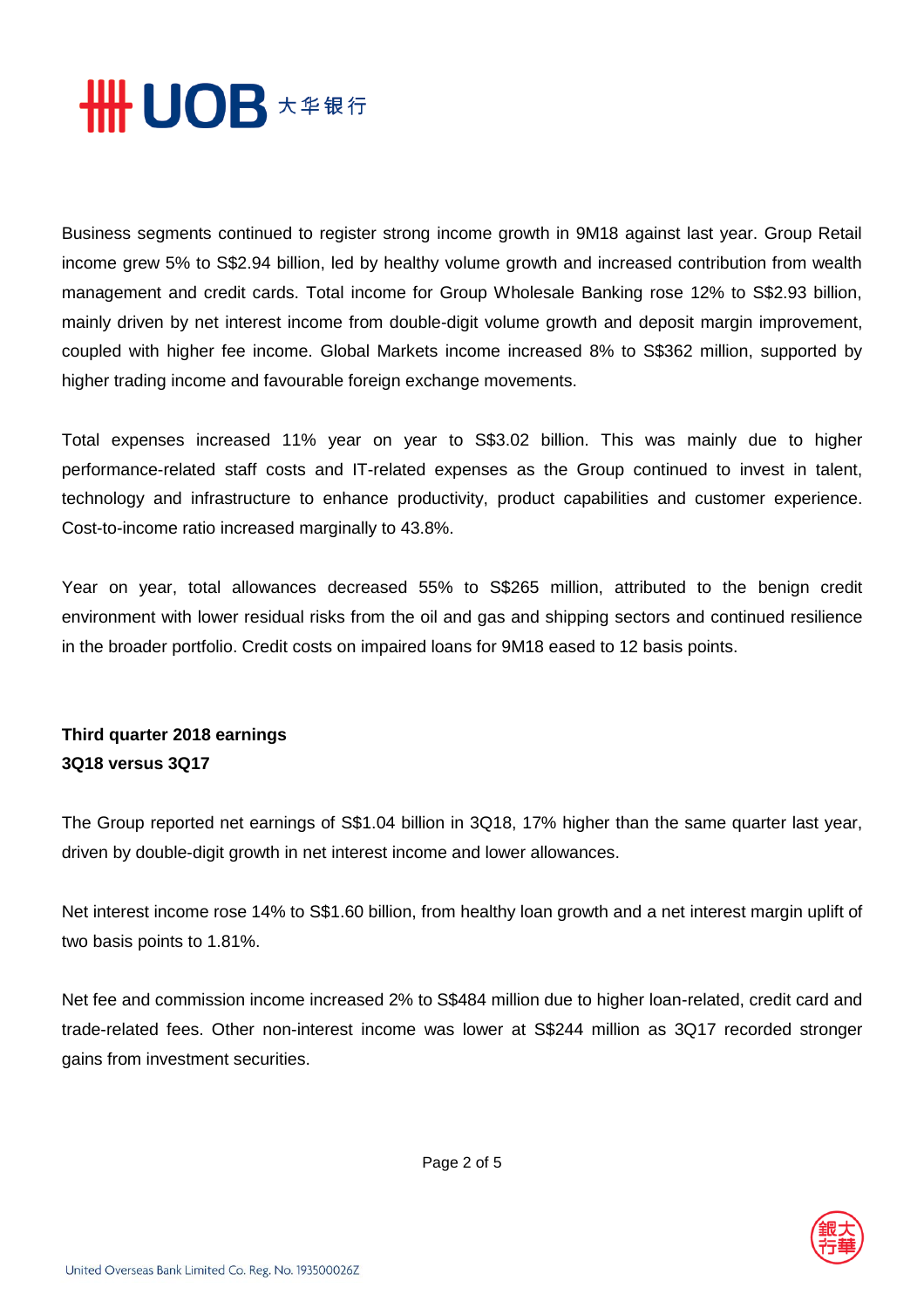

Total expenses for the quarter increased 12% from a year ago to S\$1.01 billion, mainly from higher staff costs and IT-related expenses. The cost-to-income ratio for the quarter was 43.4%.

Total allowances more than halved to S\$95 million, largely due to high allowances provided for impaired loans from the oil and gas and shipping sectors in 3Q17.

### **3Q18 versus 2Q18**

Compared with the previous quarter, net earnings for the quarter were 4% lower at S\$1.04 billion, as credit costs rose marginally, while total income and expenses were stable despite intensifying macro headwinds.

Net interest income grew 4% to S\$1.60 billion. With the expectation of further interest rate increases, the Group built up deposits during the quarter to ensure that its funding position remains well placed to meet projected business growth. This resulted in a slight dip in net interest margin to 1.81% for the quarter.

Net fee and commission income decreased 3% to S\$484 million on the back of lower loan-related and fund management fees. Other non-interest income declined 19% quarter on quarter, mainly due to lower gains from structural foreign exchange positions.

Total expenses declined 1% to S\$1.01 billion in line with lower operating income, resulting in a slight improvement in cost-to-income ratio to 43.4% for the quarter.

Total allowances increased by S\$5 million to S\$95 million, with credit costs on impaired loans rising to 15 basis points for the quarter.

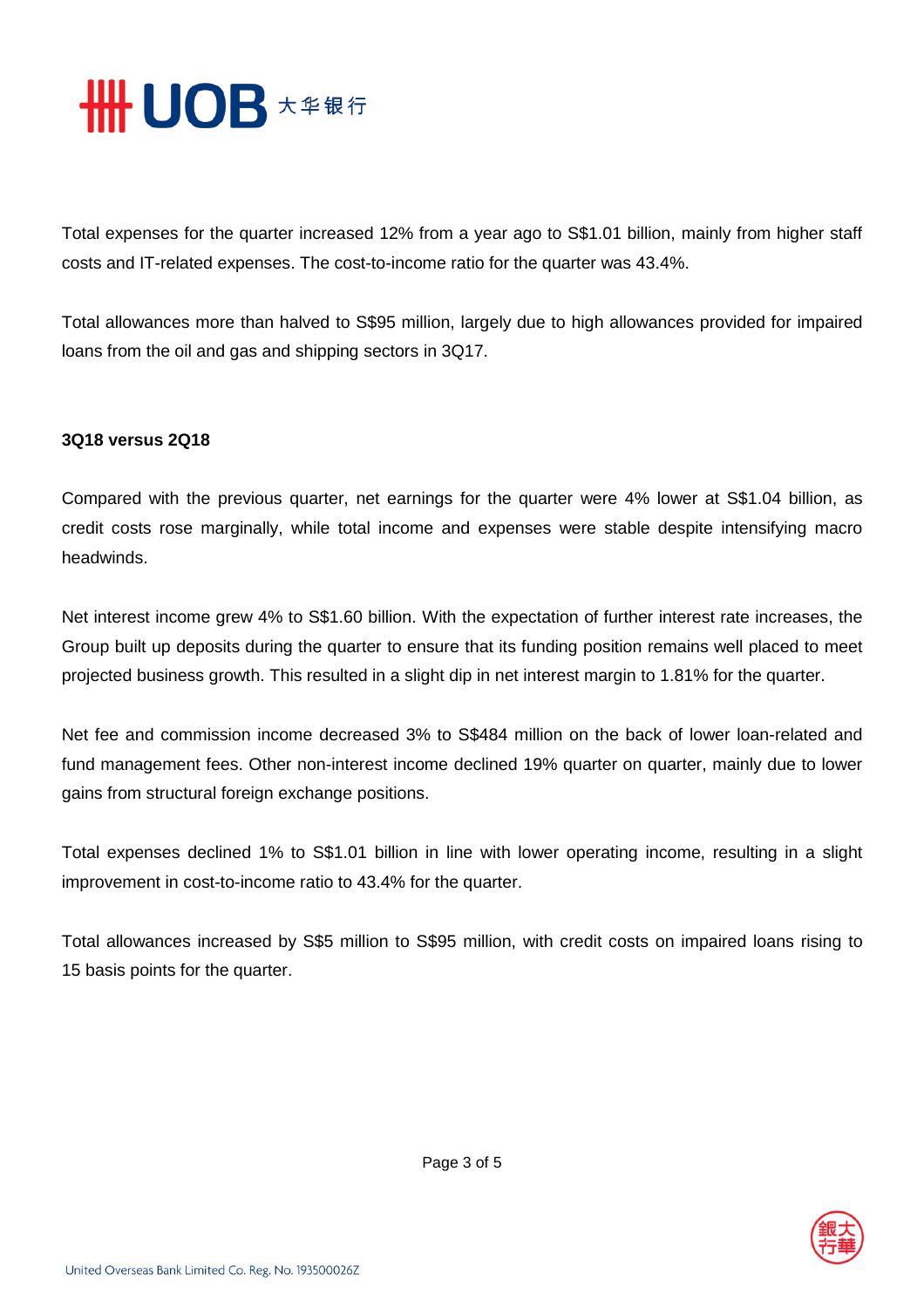

#### **Strong balance sheet and capital position**

As at 30 September 2018, the Group's funding position remained strong with stable loan-to-deposit ratio at 85.7% as customer deposits and gross loans both grew 2% from last quarter to S\$294 billion and S\$255 billion respectively.

The non-performing loan ratio improved to 1.6% from 1.7% in the last quarter. The coverage for non-performing assets remained stable at 90%, or 189% after taking collateral into account. Total allowances for non-impaired assets remained adequate at S\$1.99 billion as at 30 September 2018.

The average Singapore dollar and all-currency liquidity coverage ratios for 3Q18 were 235% and 142% respectively, well above the corresponding regulatory requirements of 100% and 90%. The net stable funding ratio was 110% as at 30 September 2018.

Shareholders' equity increased 5% from a year ago to S\$36.8 billion mainly from higher retained earnings. Compared with last quarter, shareholders' equity decreased 2% mainly due to the redemption of the S\$850 million perpetual capital securities.

As at 30 September 2018, the Group's Common Equity Tier 1 CAR remained strong at 14.1%. The Group's leverage ratio of 7.4% was more than double the regulatory minimum requirement of 3%. The Group remains well capitalised against growing macro uncertainties ahead.

#### **CEO's statement**

Mr Wee Ee Cheong, UOB's Deputy Chairman and Chief Executive Officer, said, "Amid headwinds posed by escalating trade tensions and cautious business sentiment, we sustained stable performance in the third quarter. Our overall balance sheet remained healthy with robust capital and liquidity positions. Our disciplined management of capital and diversified funding base enable us to navigate near-term uncertainties.